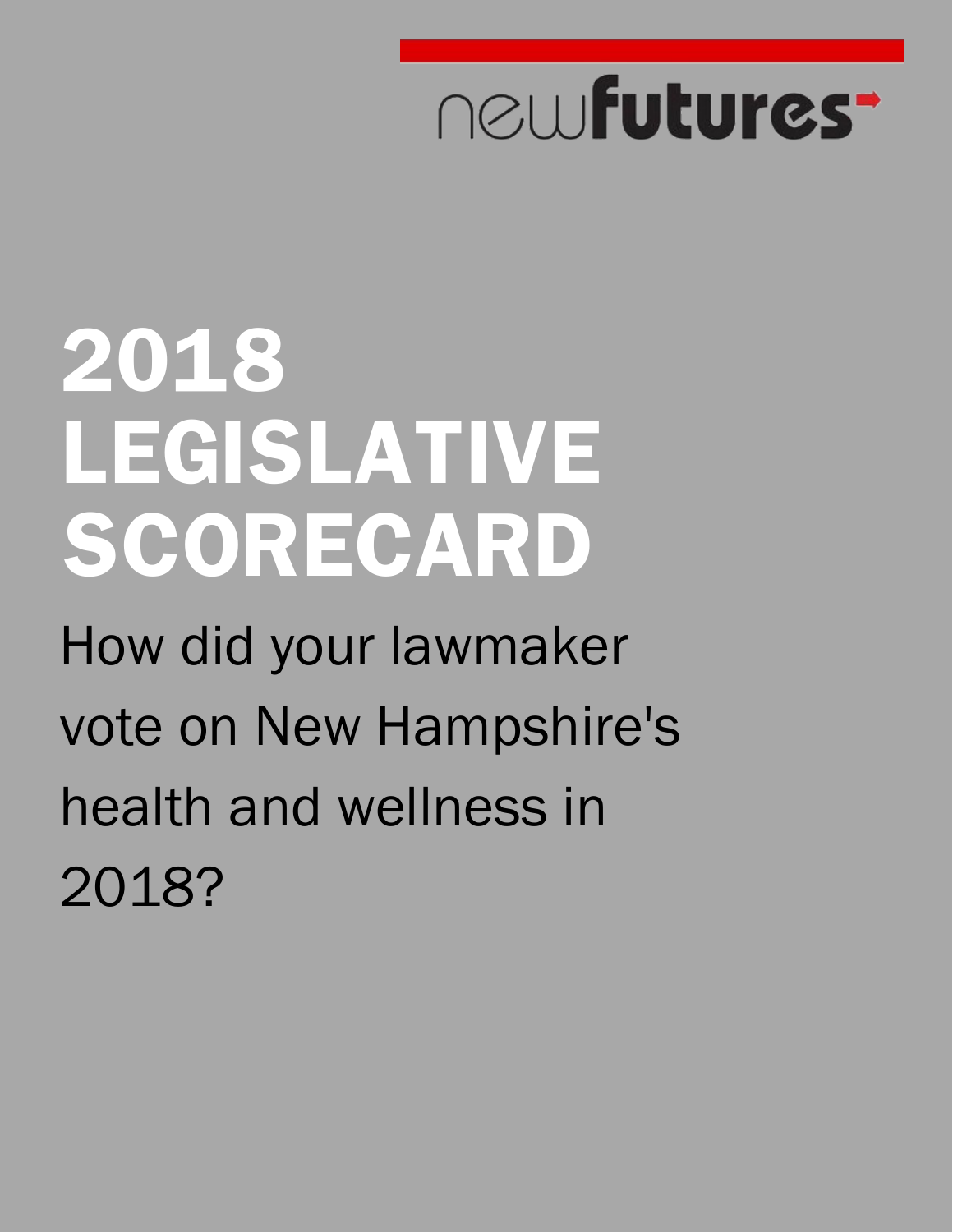## Introduction

Promoting and preserving health and wellness is essential to keeping New Hampshire a great place to live, work, and raise a family. At New Futures, we recognize the importance of overall health to New Hampshire, so we advocate for the health of all Granite Staters.

New Futures supports state policy that keeps New Hampshire healthy by focusing on five separate policy areas: general health, alcohol and other drugs, early childhood, access to treatment, and children's behavioral health.

During the 2018 legislative session, many laws were passed that will benefit the health and wellness of the Granite State for years to come. This was due in great part to the unwavering advocacy of New Futures' partners and trained advocates.

As a nonpartisan, nonprofit organization, New Futures believes it is critical that Granite Staters have accurate information about their lawmakers' voting records on issues related to health and wellness in New Hampshire. To that end, we have compiled your lawmakers' record on some of the most critical votes in 2018. We urge you to use this legislative scorecard to further raise your voice to advocate for a stronger and healthier New Hampshire.

## About the Legislative Scorecard

#### **Purpose**

This legislative scorecard is for educational purposes only, and not for ranking or endorsing any legislator. The bills selected address issues spanning New Futures five issue areas, all of which drastically affect New Hampshire's health and wellness. The priorities on which New Futures focuses efforts are decided by policy advisory committees, comprised of experts and leaders in each field. This tool is intended to inform New Hampshire residents about these policy priorities, and how their lawmakers actions shape those policies.

#### **Method**

The three bills ranked based on individual lawmakers votes represent New Futures three 2018 campaign priorities: Medicaid Expansion, Marijuana Legalization, and Childhood Lead Poisoning Prevention. The votes listed were taken as transcribed by the New Hampshire General Court (gencourt.state.nh.us).

For each bill, a vote which supported New Futures' position is indicated by a  $\bigstar$  and one which did not support New Futures' position is represented by a  $\chi$ . A blank score indicates that a legislator did not vote on that bill.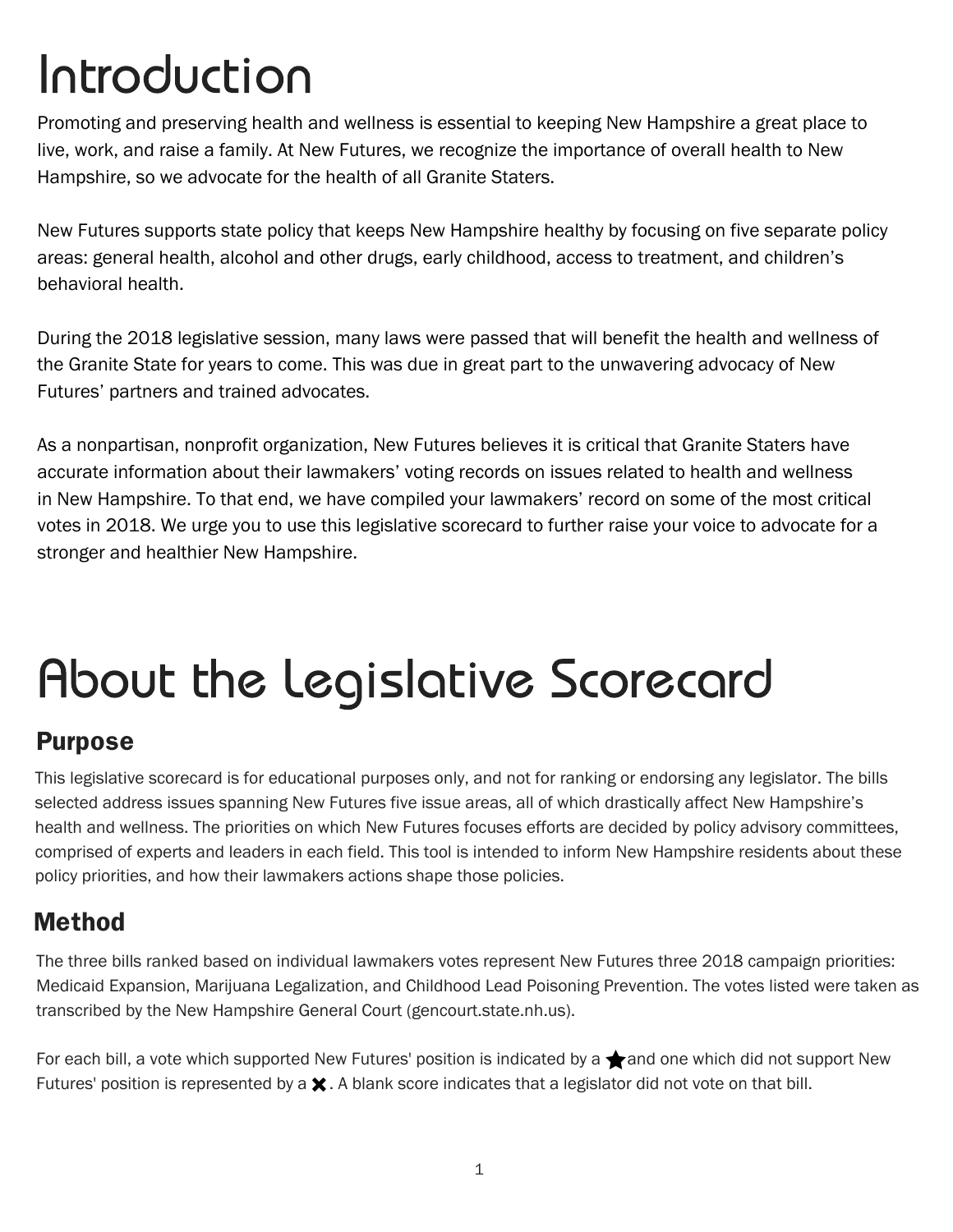## Ongoing Advocacy Priorities

New Futures' ongoing advocacy priorities represent important policy efforts made within our issue areas: health care, access to care, alcohol and other drugs, early childhood development, and children's behavioral health. The bills listed were identified as priorities by experts and advisers who recognize the importance of the policies for the health and wellness of the Granite State.

Many of these bills were voted upon by our Senators or House Representatives via voice vote and lack a roll call list of votes to hold individual legislators accountable. Still, each of these policies has a critical impact on New Hampshire's health and wellness, and we hope that the overall scoring of passage or failure will help to educate you and your lawmakers.

Outcomes in line with New Futures' position are indicated by a  $\blacktriangleright$ .

### **Alcohol and Other Drug Policy**

#### **SB 513: Establishing New Hampshire Recovery Month NEW FUTURES SUPPORTED | BILL PASSED**

This bill established September as New Hampshire Recovery Month. SB 513 will help New Hampshire support and honor those in recovery from addiction. The bill passed the Senate unanimously, passed the House with a voice vote, and was signed into law by the Governor.

#### **CACR 21: Fully Fund the Alcohol Fund NEW FUTURES SUPPORTED | BILL FAILED**

New Futures strongly supports the full funding of New Hampshire's Alcohol Fund at 5 percent, with the profits from the state's sale of liquor going towards prevention, treatment, and recovery. The bill, which would have included this provision in the state's constitution, was voted 'inexpedient to legislate' in the New Hampshire Senate.

However, in 2018, thanks to the dedication of New Hampshire's hospitals and state officials to support the innovative prevention, treatment, and recovery programs made possible by a fully-funded Alcohol Fund, the hospitals made a commitment to fund the Alcohol Fund at 5 percent of profits despite the lack of CACR 21's passage.

#### **SB 431: Non-Academic Surveys NEW FUTURES SUPPORTED | BILL FAILED**

SB 431 would have allowed schools and organizations to collect the data necessary to evaluate their progress and comply with federal prevention grants. The bill was voted 'inexpedient to legislate' in the New Hampshire Senate.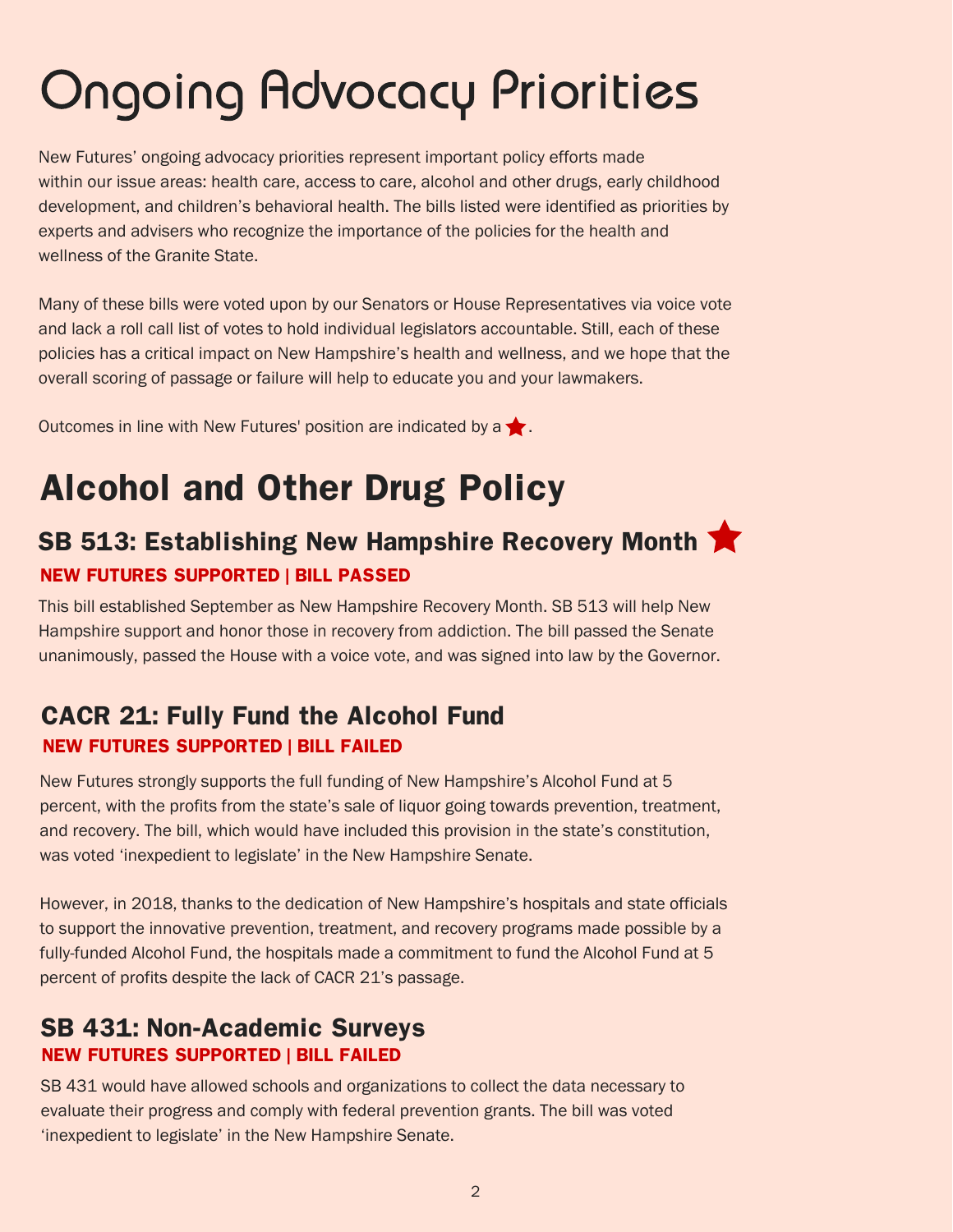### **Access to Treatment Policy**

#### **SB 487: Behavioral Health Workforce NEW FUTURES SUPPORTED | BILL PASSED**

SB 487 established a statewide system of substance use disorder treatment programs, removing barriers to building New Hampshire's behavioral health workforce. The bill passed both the New Hampshire Senate and House of Representatives.

#### **SB 549: Safe Plan of Care NEW FUTURES SUPPORTED | BILL PASSED**

SB 549 directs health care providers to help develop a safe plan of care for any child born exposed to drugs or alcohol, which will help reduce stigma and support healthy moms and babies. The bill passed both bodies of the New Hampshire legislature.

### **Early Childhood Policy**

#### **SB 592: Child Welfare and Protection Services NEW FUTURES SUPPORTED | BILL PASSED**

SB 592 will lead to an improved child protection system by increasing funding for voluntary and community-based protection services and parental assistance programs. These provisions will provide important supports for families and lead to safer New Hampshire children. The bill passed with tremendous support from state leaders in both bodies.

#### **SB 570: Child Care Scholarship NEW FUTURES SUPPORTED | BILL PASSED**

SB 570 provides critical child care support to families seeking substance use treatment. This bill includes participation in a mental health or SUD treatment program under the work requirement for New Hampshire's child care scholarship program, making child care available to many families who are impacted by addiction. The bill was voted "ought to pass" by the New Hampshire legislature.

### **Health Policy**

#### **HB 1809: Balance Billing NEW FUTURES SUPPORTED | BILL PASSED**

HB 1809 protects consumers by prohibiting balance billing in certain situations by out-ofnetwork providers, thus eliminating surprise bills after medical services are performed. The bill passed the House with strong support and unanimously passed the Senate.

#### **HB 1418: Drug Price Transparency Commission NEW FUTURES SUPPORTED | BILL PASSED**

HB 1418, creates a commission to look at drug price transparency and rebates for pharmaceutical benefit managers. This bill will shine a light on the cost of prescription drugs, leading to increased transparency in our health care system. The bill passed both the New Hampshire House of Representatives and Senate on a voice vote.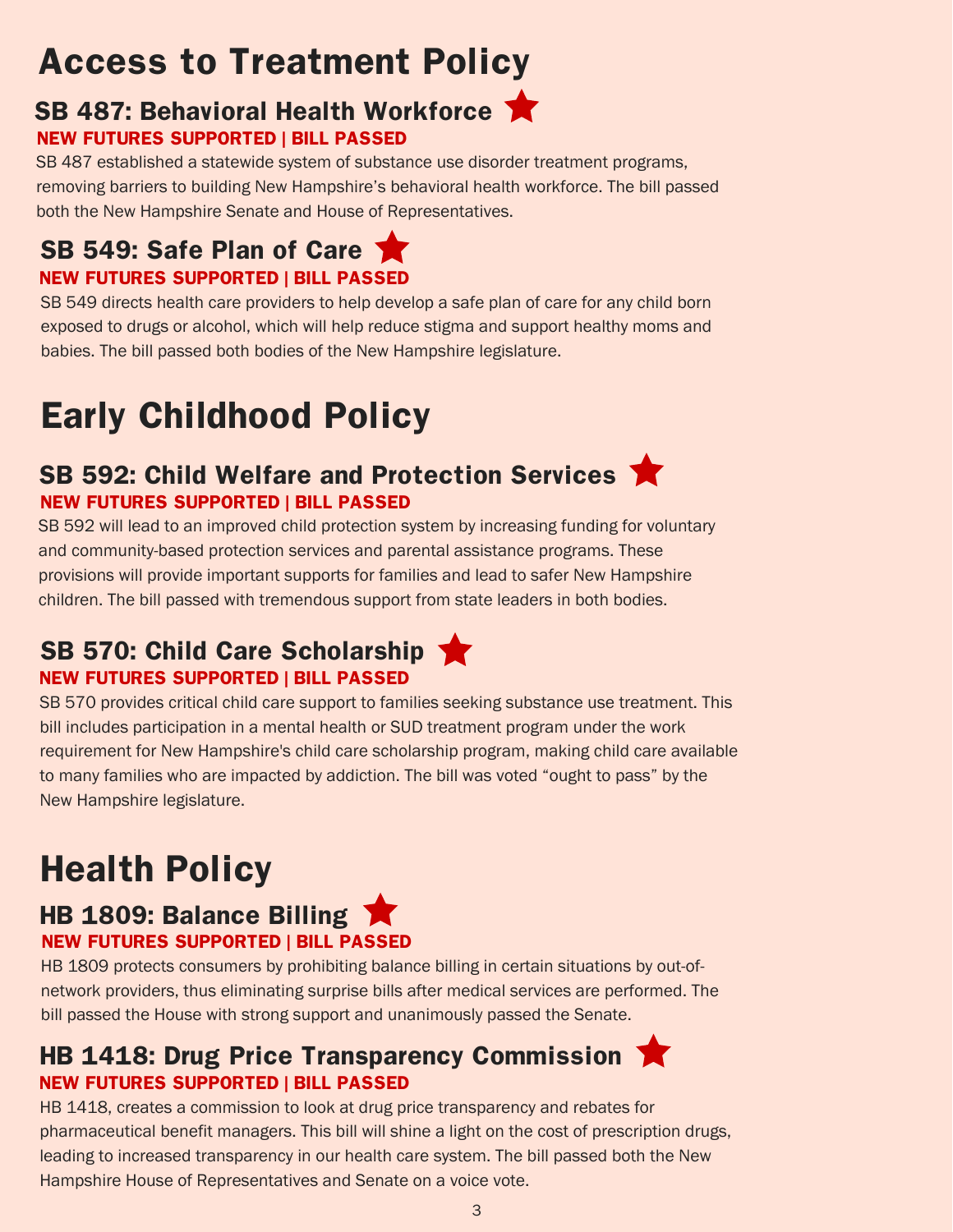## Campaign Priorities

Three New Futures campaign priorities were achieved in the 2018 legislative session: the reauthorization of Medicaid Expansion, the defeat of marijuana legalization, and protections against childhood lead poisoning. New Futures' campaign advocacy requires the hard work of large coalitions to ensure the education of lawmakers and the public and eventual policy decisions made in line with health and wellness priorities.

#### **SB 313: Medicaid Expansion Reauthorization NEW FUTURES SUPPORTED | BILL PASSED**

Medicaid Expansion is the single most important program to keep New Hampshire residents healthy. To date, it has helped over 130,000 Granite Staters gain access to health care. Additionally, the program has been instrumental in supporting the statewide Drug Court system and other substance use treatment programs. Medicaid Expansion supports a vibrant Granite State economy by bringing more than \$400 million in federal funding back to the state each year. Together, New Futures and partners placed thousands of calls, hosted a legislative breakfast featuring dozens of legislators, and held a Rally to Reauthorize #MedEx that drew hundreds of advocates to the State House to voice their support for Medicaid Expansion.

*Passed by the Senate [Senate Vote #82], (Ought to Pass with Amendment 17-7)*

*Passed by the House [House Vote #176], (Ought to Pass with Amendment 222-125)*

#### **HB 656: Legalization of Marijuana NEW FUTURES OPPOSED | BILL SENT TO INTERIM STUDY**

The legalization of marijuana would be detrimental to our youth, pose threats to public health and public safety, and would threaten New Hampshire's quality of life. New Hampshire is in a unique position to wait and see what experiences other states have on the road to legalization. Thanks to strong advocacy from many partners, HB 656 was sent to interim study. Our lawmakers recognized that it was the wrong bill at the wrong time for New Hampshire.

*Failed the House [House Vote #173], (Interim Study 153-135)*

#### **SB 247: Childhood Lead Poisoning Prevention NEW FUTURES SUPPORTED | BILL PASSED**

SB 247 takes important steps to protect children from hazardous lead poisoning. This bill requires blood testing for lead poisoning for 1- and 2-year-olds, lowers the action level for required intervention, and ensures that landlords and parents are informed when a child is found to be exposed to lead. SB 247 is now effective in the state of New Hampshire, helping to protect Granite State children from the dangers of lead poisoning. The bill passed both the Senate and House and was signed into law by Governor Sununu.

*Passed by the House [House Vote #7], (Ought to Pass with Amendment 266-87)*

*Passed by the Senate [Senate Vote #26], (Concur 18-6)*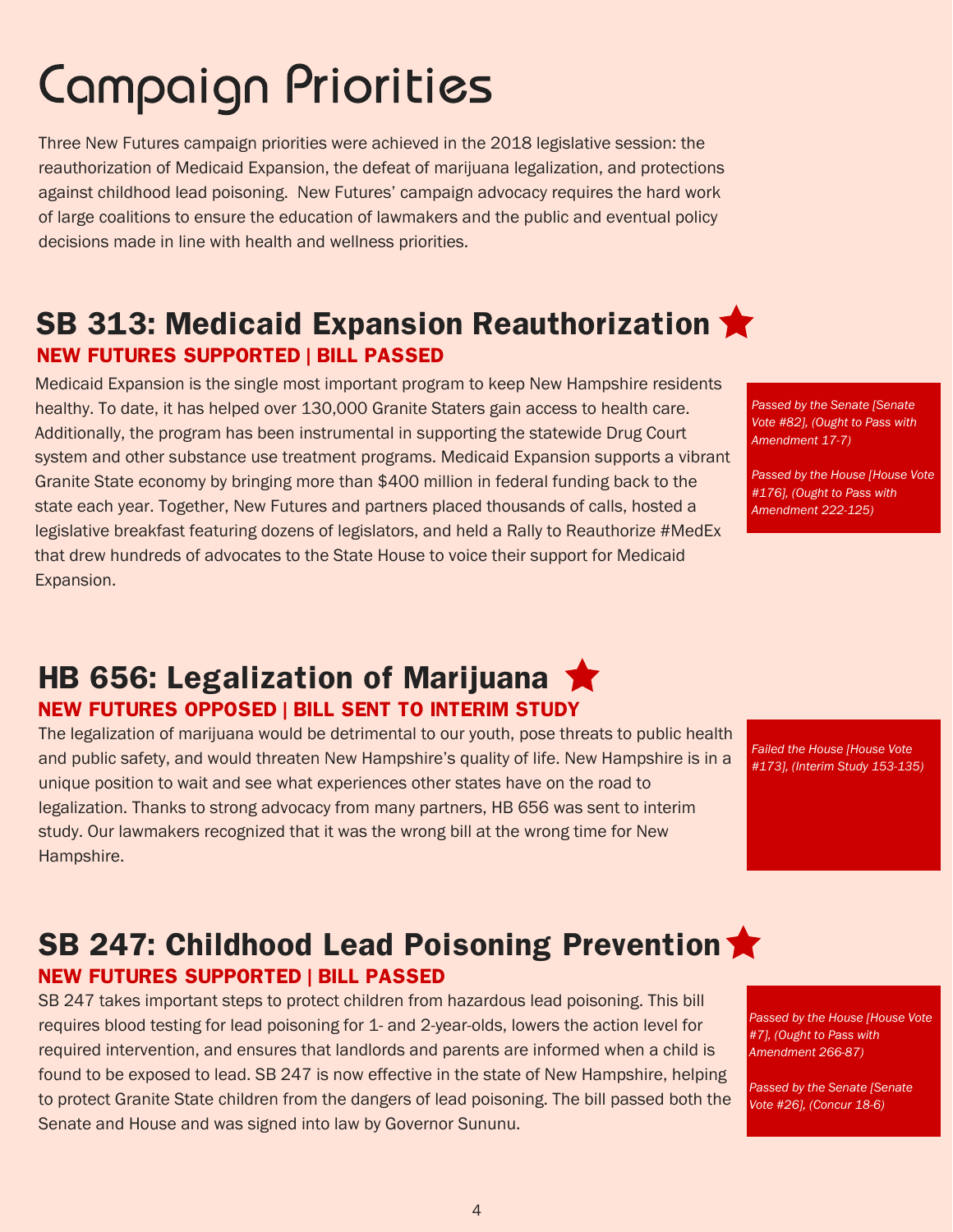## Senate Votes

*NOTE: HB 656, Marijuana Legalization, was sent to interim study in the NH House of Representatives, so no votes were cast in the Senate.*



**Supported New Futures' position** 

*Did not support New Futures' position*

*Did not vote*

| Senator                    | Party        | <b>District</b> | SB 313: Medicaid<br>Expansion | SB 247: Childhood<br><b>Lead Poisoning</b> |  |
|----------------------------|--------------|-----------------|-------------------------------|--------------------------------------------|--|
| <b>Kevin Avard</b>         | $\mathsf{R}$ | 12              | X                             | ×                                          |  |
| <b>Regina Birdsell</b>     | $\mathsf R$  | 19              | ×                             | $\bigstar$                                 |  |
| <b>Jeb Bradley</b>         | $\mathsf{R}$ | 3               | ★                             | $\bigstar$                                 |  |
| <b>Sharon Carson</b>       | $\mathsf{R}$ | 14              | ×                             | $\bigstar$                                 |  |
| Kevin Cavanaugh            | D            | 16              | ★                             | $\bigstar$                                 |  |
| Lou D'Allesandro           | D            | 20              | ★                             | ★                                          |  |
| <b>Gary Daniels</b>        | $\mathsf R$  | 11              | ×                             | ×                                          |  |
| <b>Dan Feltes</b>          | D            | 15              | $\bigstar$                    | $\bigstar$                                 |  |
| <b>Harold French</b>       | $\mathsf{R}$ | 7 <sup>1</sup>  | ×                             | ×                                          |  |
| <b>Martha Fuller Clark</b> | D            | 21              | ★                             | ★                                          |  |
| <b>William Gannon</b>      | $\mathsf R$  | 23              | ★                             | ★                                          |  |
| <b>Bob Giuda</b>           | $\mathsf{R}$ | $\overline{2}$  | X                             | ×                                          |  |
| <b>James Gray</b>          | $\mathsf{R}$ | $6\phantom{a}$  | ★                             | ★                                          |  |
| <b>Martha Hennessey</b>    | D            | $\overline{5}$  | ★                             | ★                                          |  |
| <b>Daniel Innis</b>        | $\mathsf{R}$ | 24              | ★                             | ★                                          |  |
| Jay Kahn                   | D            | 10              | ★                             | $\bigstar$                                 |  |
| <b>Bette Lasky</b>         | D            | 13              | $\bigstar$                    | 貪                                          |  |
| <b>Chuck Morse</b>         | R            | 22              | A                             | ×                                          |  |
| John Reagan                | ${\sf R}$    | 17 <sup>°</sup> |                               | $\bigstar$                                 |  |
| <b>Andy Sanborn</b>        | ${\sf R}$    | $\overline{9}$  | X                             | ×                                          |  |
| Donna Soucy                | $\mathsf D$  | 18              | $\bigstar$                    | $\bigstar$                                 |  |
| <b>Ruth Ward</b>           | ${\sf R}$    | 8               | $\bigstar$                    | $\bigstar$                                 |  |
| <b>David Watters</b>       | $\mathsf D$  | $\overline{4}$  |                               | $\bigstar$                                 |  |
| <b>Jeff Woodburn</b>       | $\mathsf D$  | $\mathbf 1$     |                               |                                            |  |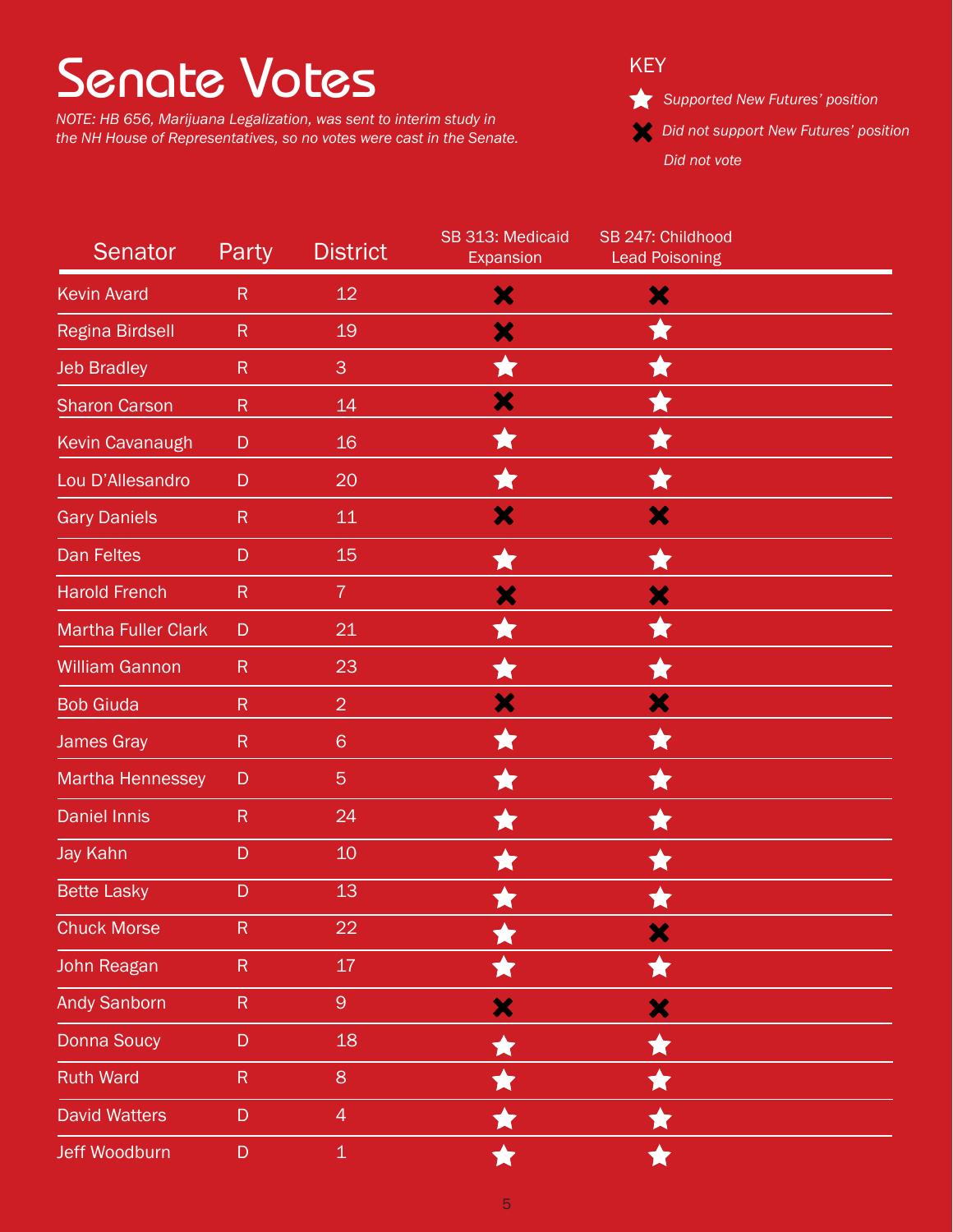## House Votes

#### KEY

- *Supported New Futures' position*
- *Did not support New Futures' position Did not vote*

| Representative           | Party                   | County           | HB 656:<br>Marijuana<br>Legalization | SB 313:<br>Medicaid<br>Expansion | SB 247:<br>Childhood<br>Lead<br>Poisoning |
|--------------------------|-------------------------|------------------|--------------------------------------|----------------------------------|-------------------------------------------|
| <b>Michael Abbott</b>    | D                       | <b>Cheshire</b>  | ★                                    | ★                                | ★                                         |
| <b>Marc Abear</b>        | R                       | <b>Belknap</b>   | ★                                    | ×                                | ×                                         |
| <b>Richard Abel</b>      | D                       | Grafton          | ★                                    | ★                                | ★                                         |
| <b>Patrick Abrami</b>    | R                       | Rockingham       | ★                                    | ×                                | ★                                         |
| <b>Glen Aldrich</b>      | R                       | <b>Belknap</b>   | ×                                    | ×                                | ×                                         |
| Caroletta Alicea         | D                       | <b>Merrimack</b> |                                      |                                  | ★                                         |
| <b>Mary Allen</b>        | R                       | Rockingham       |                                      | ×                                |                                           |
| <b>Susan Almy</b>        | D                       | Grafton          | $\bigstar$                           | ★                                | ★                                         |
| <b>Debra Altschiller</b> | D                       | Rockingham       | ×                                    | ★                                | ★                                         |
| <b>Richard Ames</b>      | D                       | <b>Cheshire</b>  | ★                                    | ★                                | ★                                         |
| <b>Keith Ammon</b>       | R                       | Hillsborough     | ×                                    | ×                                | ×                                         |
| Lino Avellani            | R                       | Carroll          | ×                                    | ×                                | ×                                         |
| Jessica Ayala            | D                       | Hillsborough     |                                      | ★                                | ★                                         |
| <b>Robert Backus</b>     | $\overline{\mathsf{D}}$ | Hillsborough     | $\bigstar$                           | ★                                | ★                                         |
| <b>Brad Bailey</b>       | R                       | Grafton          |                                      | ★                                |                                           |
| <b>Alfred Baldasaro</b>  | R                       | Rockingham       |                                      | ×                                | ×                                         |
| <b>Arthur Barnes</b>     | R                       | Rockingham       | $\bigstar$                           | ★                                | ★                                         |
| <b>Benjamin Baroody</b>  | D                       | Hillsborough     | ×                                    | ★                                |                                           |
| <b>Richard Barry</b>     | R                       | Hillsborough     | ★                                    | ×                                |                                           |
| <b>Christy Bartlett</b>  | D                       | <b>Merrimack</b> | ×                                    | ★                                | ★                                         |
| <b>David Bates</b>       | R                       | Rockingham       | ★                                    | ×                                | ×                                         |
| <b>Philip Bean</b>       | R                       | Rockingham       | ×                                    | ×                                | ★                                         |
| <b>Steven Beaudoin</b>   | R                       | <b>Strafford</b> |                                      | ×                                | ×                                         |
| Jane Beaulieu            | D                       | Hillsborough     |                                      | ★                                | ★                                         |
| <b>James Belanger</b>    | $\mathsf{R}$            | Hillsborough     | ×                                    | ★                                | ×                                         |
| <b>Travis Bennett</b>    | D                       | Grafton          | ×                                    | ★                                | $\bigstar$                                |
| <b>Paul Berch</b>        | D                       | <b>Cheshire</b>  | ×                                    | $\bigstar$                       | ★                                         |
| <b>Skip Berrien</b>      | D                       | Rockingham       | $\bigstar$                           | $\bigstar$                       |                                           |
| <b>Roger Berube</b>      | D                       | <b>Strafford</b> |                                      | $\bigstar$                       | $\bigstar$                                |
| <b>Barbara Biggie</b>    | R                       | Hillsborough     |                                      |                                  | $\bigstar$                                |
| <b>David Binford</b>     | R                       | Grafton          |                                      | ×                                | ×                                         |
| <b>Peter Bixby</b>       | D                       | <b>Strafford</b> | ×                                    | ★                                | ★                                         |
| <b>John Bordenet</b>     | D                       | <b>Cheshire</b>  |                                      | ★                                | ★                                         |
| Amanda Bouldin           | D                       | Hillsborough     | ×                                    | ★                                | ★                                         |
| <b>Skylar Boutin</b>     | R                       | Grafton          | $\bigstar$                           |                                  |                                           |
| <b>Martin Bove</b>       | $\mathsf{R}$            | Rockingham       | ★                                    |                                  |                                           |

| Representative                                                     | Party        | County              | HB 656:<br>Marijuana<br>Legalization | SB 313:<br>Medicaid<br>Expansion | SB 247:<br>Childhood<br>Lead<br>Poisoning |
|--------------------------------------------------------------------|--------------|---------------------|--------------------------------------|----------------------------------|-------------------------------------------|
| <b>Michael Brewster</b>                                            | R            | <b>Merrimack</b>    |                                      |                                  | ×                                         |
| <b>Duane Brown</b>                                                 | R            | Grafton             |                                      |                                  | ×                                         |
| <b>Thomas Buco</b>                                                 | D            | Carroll             | $\bigstar$                           | $\bigstar$                       |                                           |
| <b>Charlie Burns</b>                                               | R            | Hillsborough        | ★                                    | ×                                | $\bigstar$                                |
| <b>Delmar Burridge</b>                                             | D            | <b>Cheshire</b>     |                                      | ★                                | $\bigstar$                                |
| <b>John Burt</b>                                                   | R            | Hillsborough        | ×                                    | ×                                | ×                                         |
| <b>Wayne Burton</b>                                                | D            | <b>Strafford</b>    | ×                                    | $\bigstar$                       | ★                                         |
| <b>Edward Butler</b>                                               | D            | Carroll             |                                      | ★                                |                                           |
| <b>Frank Byron</b>                                                 | R            | Hillsborough        | ★                                    | ×                                | ★                                         |
| <b>Michael Cahill</b>                                              | D            | Rockingham          | $\bigstar$                           | ★                                | ★                                         |
| <b>Jacqueline Cali-Pitts</b>                                       | D            | Rockingham          | $\bigstar$                           | ★                                | $\bigstar$                                |
| <b>Polly Campion</b>                                               | D            | Grafton             | ★                                    | ★                                | ★                                         |
| <b>John Carr</b>                                                   | R            | Hillsborough        |                                      |                                  | $\bigstar$                                |
| <b>Clyde Carson</b>                                                | D            | <b>Merrimack</b>    | ×                                    | ★                                | ★                                         |
| <b>Gene Chandler</b>                                               | R            | Carroll             |                                      |                                  |                                           |
| The Speaker of the House does not vote.<br><b>Shannon Chandley</b> | D            | <b>Hillsborough</b> | $\bigstar$                           | ★                                | ★                                         |
| <b>Francis Chase</b>                                               | R            | Rockingham          |                                      |                                  |                                           |
| <b>Brian Chirichiello</b>                                          | $\mathsf{R}$ | Rockingham          |                                      | ×                                | ★                                         |
| <b>Chris Christensen</b>                                           | R            | Hillsborough        | ★                                    | ★                                | $\bigstar$                                |
| <b>Rick Christie</b>                                               | R            | Hillsborough        | ×                                    | ×                                | $\bigstar$                                |
| <b>Jacalyn Cilley</b>                                              | D            | <b>Strafford</b>    |                                      | ★                                | $\bigstar$                                |
| <b>Skip Cleaver</b>                                                | D            | Hillsborough        | ×                                    | ★                                | ★                                         |
| <b>John Cloutier</b>                                               | D            | <b>Sullivan</b>     | ★                                    | ★                                | ★                                         |
| <b>Ed Comeau</b>                                                   | R            | Carroll             | ×                                    | ×                                | ×                                         |
| <b>Barbara Comtois</b>                                             | R            | <b>Belknap</b>      | ×                                    | ×                                | ×                                         |
| <b>Casey Conley</b>                                                | D            | <b>Strafford</b>    | ×                                    | ★                                | $\bigstar$                                |
| <b>Erika Connors</b>                                               | D            | Hillsborough        | $\bigstar$                           | ★                                | ★                                         |
| <b>Allen Cook</b>                                                  | R            | Rockingham          | $\bigstar$                           | ×                                | $\bigstar$                                |
| <b>Glenn Cordelli</b>                                              | R            | Carroll             | $\bigstar$                           | ×                                | ×                                         |
| <b>Patricia Cornell</b>                                            | D            | Hillsborough        | ★                                    | ★                                | ★                                         |
| <b>Michael Costable</b>                                            | R            | Rockingham          |                                      | ×                                | ×                                         |
| <b>David Cote</b>                                                  | D            | Hillsborough        |                                      |                                  |                                           |
| <b>Karel Crawford</b>                                              | R            | Carroll             |                                      | ★                                | ★                                         |
| 'Renny' Cushing                                                    | D            | Rockingham          | ×                                    | ★                                |                                           |
| <b>David Danielson</b>                                             | R            | Hillsborough        | ★                                    | ★                                | ★                                         |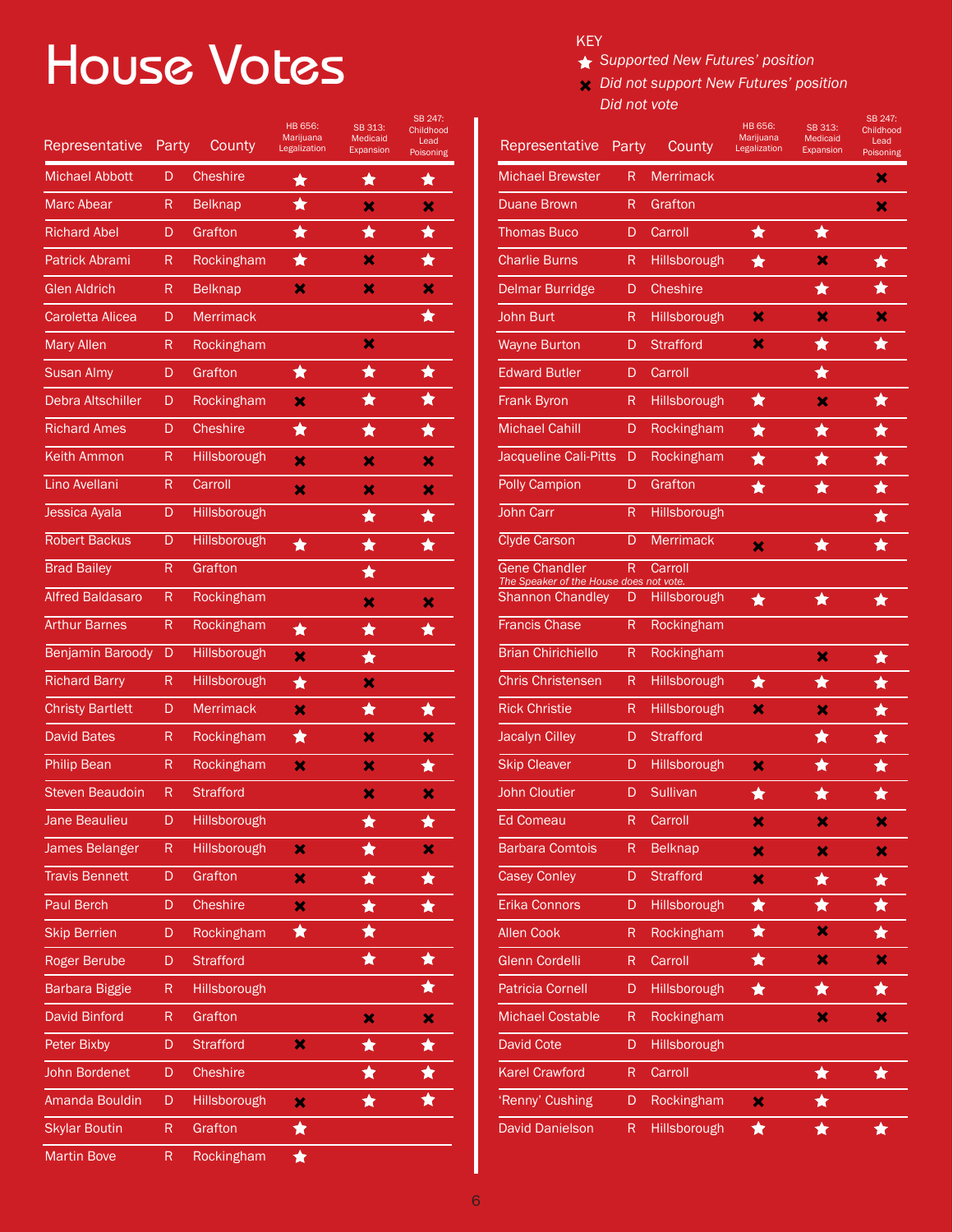| Representative Party      |                 | County              | HB 656:<br>Marijuana<br>Legalization | SB 313:<br>Medicaid<br>Expansion | SB 247:<br>Childhood<br>Lead<br>Poisoning | Representative                     | Party           | County           | HB 656:<br>Marijuana<br>Legalization | SB 313:<br>Medicaid<br>Expansion | SB 247:<br>Childhood<br>Lead<br>Poisoning |
|---------------------------|-----------------|---------------------|--------------------------------------|----------------------------------|-------------------------------------------|------------------------------------|-----------------|------------------|--------------------------------------|----------------------------------|-------------------------------------------|
| <b>Stephen Darrow</b>     | R               | Grafton             | ×                                    | ★                                | ★                                         | <b>Francis Gauthier</b>            |                 | R Sullivan       |                                      |                                  | $\boldsymbol{\varkappa}$                  |
| Debra DeSimone            | R.              | Rockingham          | ★                                    | ★                                | $\bigstar$                                | <b>Betty Gay</b>                   | R.              | Rockingham       | ★                                    | ★                                | $\bigstar$                                |
| <b>Edith DesMarais</b>    | D.              | Carroll             | ×                                    | ★                                | ★                                         | <b>Kenneth Gidge</b>               | D.              | Hillsborough     | ★                                    |                                  | ★                                         |
| <b>Glen Dickey</b>        | R.              | Hillsborough        | ×                                    | ×                                | ×                                         | <b>Mary Stuart Gile</b>            | D.              | Merrimack        | ★                                    | ★                                | $\bigstar$                                |
| Charlotte DiLorenzo D     |                 | Rockingham          | ×                                    | ★                                | $\bigstar$                                | <b>Julie Gilman</b>                | D.              | Rockingham       | ×                                    | ★                                | ★                                         |
| Linda DiSilvestro         | D.              | Hillsborough        | ×                                    | ★                                |                                           | <b>Jeffrey Goley</b>               | D.              | Hillsborough     | ★                                    | $\bigstar$                       | ★                                         |
| <b>David Doherty</b>      | D               | <b>Merrimack</b>    | ★                                    | ★                                | ★                                         | <b>Richard Gordon</b>              | R.              | Rockingham       |                                      | ×                                | ×                                         |
| <b>Daniel Donovan</b>     | R.              | Hillsborough        | ★                                    | ×                                | $\bigstar$                                | <b>Suzanne Gottling</b>            |                 | D Sullivan       | ★                                    | ★                                | ★                                         |
| <b>Roger Dontonville</b>  | D.              | Grafton             | ×                                    | ★                                |                                           | <b>Linda Gould</b>                 | R.              | Hillsborough     | ★                                    | ×                                | ×                                         |
| <b>Patricia Dowling</b>   | R.              | Rockingham          | ★                                    | ★                                | ×                                         | Amanda Gourgue                     |                 | D Strafford      | ×                                    | ★                                | ★                                         |
| <b>Caleb Dyer</b>         |                 | Hillsborough        | ×                                    |                                  | ×                                         | John Graham                        |                 | Hillsborough     | ★                                    | ×                                | ★                                         |
| <b>Daniel Eaton</b>       | D.              | <b>Cheshire</b>     | ×                                    | ★                                | ★                                         | <b>Robert Graham</b>               | $R_{\parallel}$ | Strafford        | ★                                    | $\bigstar$                       | $\bigstar$                                |
| <b>Karen Ebel</b>         | D               | <b>Merrimack</b>    |                                      | ★                                | $\bigstar$                                | <b>Chuck Grassie</b>               | D.              | <b>Strafford</b> | ×                                    | ★                                | ★                                         |
| <b>Michael Edgar</b>      | D.              | Rockingham          | ×                                    | ★                                | $\bigstar$                                | <b>Dennis Green</b>                | R.              | Rockingham       | ★                                    | ×                                | ×                                         |
| <b>Elizabeth Edwards</b>  | D               | Hillsborough        |                                      | ★                                | $\bigstar$                                | <b>James Grenier</b>               | R               | Sullivan         |                                      | ★                                | ★                                         |
| <b>Jess Edwards</b>       | R.              | Rockingham          | ×                                    | $\pmb{\times}$                   | $\bigstar$                                | <b>Barbara Griffin</b>             | R.              | Hillsborough     | $\bigstar$                           | ×                                | $\bigstar$                                |
| <b>Joel Elber</b>         | D               | Hillsborough        |                                      | ★                                | ★                                         | <b>Gerald Griffin</b>              | R.              | Hillsborough     | ×                                    | ×                                | ×                                         |
| <b>Robert Elliott</b>     | R.              | Rockingham          |                                      | ★                                | $\bigstar$                                | <b>Mary Griffin</b>                | R.              | Rockingham       | ★                                    | ★                                | ★                                         |
| <b>Donna Ellis</b>        | D.              | <b>Strafford</b>    |                                      | ★                                | ★                                         | <b>Joseph Guthrie</b>              | R.              | Rockingham       | ★                                    | ★                                | ★                                         |
| J. Tracy Emerick          | R.              | Rockingham          | ★                                    | ×                                | $\bigstar$                                | Joseph Hagan                       | R.              | Rockingham       | ★                                    | ×                                | ★                                         |
| <b>Betsey Farnham</b>     | D               | Rockingham          | $\bigstar$                           | ★                                |                                           | <b>Carolyn Halstead</b>            | R.              | Hillsborough     |                                      | ×                                | ×                                         |
| <b>Barry Faulkner</b>     | D.              | <b>Cheshire</b>     | ×                                    | ★                                | ★                                         | <b>Bonnie Ham</b>                  | R.              | Grafton          | ×                                    | $\bigstar$                       | ★                                         |
| Jim Fedolfi               | R.              | <b>Hillsborough</b> |                                      | ×                                | ★                                         | <b>Peter Hansen</b>                | R.              | Hillsborough     | ★                                    | ×                                |                                           |
| Donovan Fenton            | D               | Cheshire            |                                      | ы                                | W                                         | Michael Harrington                 |                 | R Strafford      | ₩                                    | ×                                | ×                                         |
| <b>Elizabeth Ferreira</b> | R.              | Hillsborough        | ×                                    | ×                                | ×                                         | <b>Cathryn Harvey</b>              |                 | D Cheshire       | $\boldsymbol{\mathsf{x}}$            | $\bigstar$                       | $\star$                                   |
| <b>Robert Fesh</b>        | R.              | Rockingham          |                                      | ★                                | $\bigstar$                                | <b>Suzanne Harvey</b>              | D.              | Hillsborough     | $\pmb{\times}$                       | $\bigstar$                       | $\bigstar$                                |
| <b>Dennis Fields</b>      | R               | <b>Belknap</b>      | $\bigstar$                           | $\bigstar$                       | $\bigstar$                                | <b>William Hatch</b>               | D.              | Coos             |                                      | $\bigstar$                       | $\bigstar$                                |
| <b>Timothy Fontneau</b>   | D.              | <b>Strafford</b>    |                                      |                                  | $\star$                                   | <b>Mary Heath</b>                  | D.              | Hillsborough     | $\bigstar$                           | $\bigstar$                       | ★                                         |
| <b>Armand Forest</b>      | D.              | Hillsborough        |                                      | $\bigstar$                       |                                           | <b>Paul Henle</b>                  |                 | D Merrimack      | ★                                    | $\bigstar$                       | $\boldsymbol{\mathsf{x}}$                 |
| John Fothergill           | R               | Coos                | ★                                    | $\bigstar$                       | $\star$                                   | <b>Erin Hennessey</b>              |                 | R Grafton        | ★                                    | $\bigstar$                       | $\bigstar$                                |
| Paula Francese            | D.              | Rockingham          |                                      | $\bigstar$                       | $\bigstar$                                | Christopher Herbert D Hillsborough |                 |                  |                                      | $\bigstar$                       | $\bigstar$                                |
| <b>Valerie Fraser</b>     | $R_{\parallel}$ | <b>Belknap</b>      |                                      |                                  | ×                                         | Patricia Higgins                   |                 | D Grafton        | ★                                    | $\bigstar$                       | ★                                         |
| Lisa Freeman              | R.              | Hillsborough        | ×                                    | ×                                | $\pmb{\times}$                            | <b>Gregory Hill</b>                | R.              | Merrimack        | ★                                    | $\boldsymbol{\mathsf{x}}$        | $\boldsymbol{\mathsf{x}}$                 |
| <b>Mary Freitas</b>       | D.              | Hillsborough        | ×                                    | $\bigstar$                       | $\bigstar$                                | <b>Richard Hinch</b>               | R.              | Hillsborough     | ★                                    | ×                                | ★                                         |
| <b>William Friel</b>      | R.              | Rockingham          |                                      | ★                                | $\bigstar$                                | J.R. Hoell                         | R               | Merrimack        |                                      | ×                                | ×                                         |
| <b>Bart Fromuth</b>       | R.              | Hillsborough        | $\boldsymbol{\varkappa}$             |                                  |                                           | Kathleen Hoelzel                   | R.              | Rockingham       | ★                                    | ×                                | ★                                         |
| <b>Sherry Frost</b>       | D.              | <b>Strafford</b>    |                                      | ★                                | $\bigstar$                                | <b>Gary Hopper</b>                 | R               | Hillsborough     | ★                                    |                                  | ×                                         |
| Larry Gagne               | R.              | Hillsborough        | ×                                    | ★                                | $\bigstar$                                | James Horgan                       | R               | <b>Strafford</b> | ×                                    | $\bigstar$                       | $\bigstar$                                |
| <b>Raymond Gagnon</b>     | D.              | Sullivan            | ×                                    | $\bigstar$                       | $\bigstar$                                | <b>Werner Horn</b>                 | $R_{\parallel}$ | Merrimack        | ★                                    | $\pmb{\times}$                   | ×                                         |
| <b>Carolyn Gargasz</b>    | R <sub>1</sub>  | Hillsborough        | $\star$                              |                                  | $\bigstar$                                |                                    |                 |                  |                                      |                                  |                                           |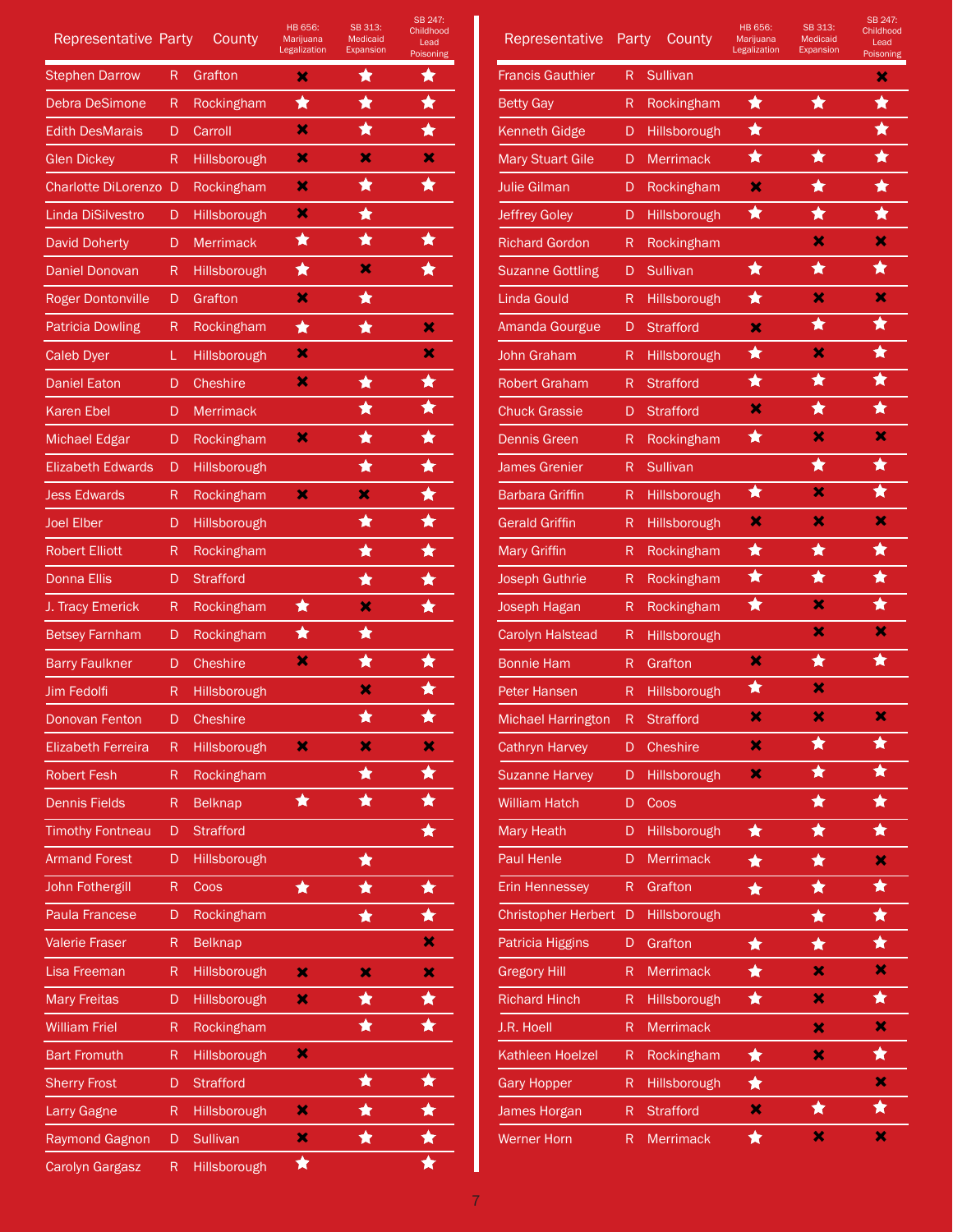| Representative               |    | Party County     | HB 656:<br>Marijuana<br>Legalization | SB 313:<br>Medicaid<br>Expansion | SB 247:<br><b>Childhood</b><br>Lead<br>Poisoning | Representative          | Party | County              | HB 656:<br>Marijuana<br>Legalization | SB 313:<br>Medicaid<br>Expansion | SB 247:<br>Childhood<br>Lead<br>Poisoning |
|------------------------------|----|------------------|--------------------------------------|----------------------------------|--------------------------------------------------|-------------------------|-------|---------------------|--------------------------------------|----------------------------------|-------------------------------------------|
| <b>Timothy Horrigan</b>      | D. | <b>Strafford</b> | ×                                    | ★                                | ★                                                | Peter Leishman          |       | D Hillsborough      | ★                                    | ★                                | ★                                         |
| <b>Raymond Howard</b>        | R  | <b>Belknap</b>   | ×                                    | ×                                | $\boldsymbol{\mathsf{x}}$                        | <b>Kari Lerner</b>      |       | D Rockingham        |                                      | ★                                | $\bigstar$                                |
| <b>Robert Hull</b>           | R  | Grafton          |                                      |                                  |                                                  | <b>John Lewicke</b>     |       | Hillsborough        | ×                                    | ×                                | ×                                         |
| John Hunt                    | R  | <b>Cheshire</b>  | ★                                    | ×                                | ★                                                | Douglas Ley             | D.    | Cheshire            | ×                                    | ★                                | ★                                         |
| David Huot                   | D  | <b>Belknap</b>   |                                      | ★                                | ★                                                | <b>David Lisle</b>      | D.    | Hillsborough        | ×                                    | ★                                |                                           |
| Virginia Irwin               | D. | Sullivan         | ×                                    | ★                                | $\bigstar$                                       | Douglas Long            | R.    | Merrimack           | ×                                    | ★                                | ★                                         |
| <b>Daniel Itse</b>           | R  | Rockingham       | ×                                    | ×                                | ×                                                | <b>Patrick Long</b>     | D.    | Hillsborough        |                                      | $\bigstar$                       | $\bigstar$                                |
| <b>Martin Jack</b>           | D  | Hillsborough     | ×                                    | ★                                | $\bigstar$                                       | Patricia Lovejoy        |       | D Rockingham        | ×                                    | $\bigstar$                       |                                           |
| John Janigian                | R  | Rockingham       | ★                                    | ★                                | ★                                                | David Lundgren          |       | Rockingham          |                                      | ×                                |                                           |
| Jason Janvrin                | R  | Rockingham       | ×                                    | ★                                | ★                                                | David Luneau            | D.    | Merrimack           | ★                                    | ★                                | ★                                         |
| Jean Jeudy                   | D  | Hillsborough     |                                      |                                  | ★                                                | <b>James MacKay</b>     | D.    | Merrimack           | ×                                    | ★                                | ★                                         |
| <b>Gladys Johnsen</b>        | D  | <b>Cheshire</b>  |                                      | ★                                | $\bigstar$                                       | <b>Mariellen MacKay</b> |       | R Hillsborough      | ★                                    | ★                                | $\bigstar$                                |
| <b>Tiffany Johnson</b>       | R. | Grafton          | ★                                    | ×                                | $\boldsymbol{\mathsf{x}}$                        | <b>Mark MacKenzie</b>   | D.    | Hillsborough        | ×                                    | ★                                | ★                                         |
| Timothy Josephson D          |    | Grafton          | ×                                    | $\bigstar$                       | $\bigstar$                                       | <b>Kevin Maes</b>       | D.    | Grafton             | ×                                    | $\bigstar$                       | ★                                         |
| <b>Bing Judd</b>             | R. | Coos             |                                      |                                  | $\boldsymbol{\mathsf{x}}$                        | Norman Major            | R.    | Rockingham          | ★                                    | ×                                | ★                                         |
| Thomas Kaczynski             | -R | <b>Strafford</b> |                                      |                                  | $\pmb{\times}$                                   | <b>Dennis Malloy</b>    | D.    | Rockingham          | ★                                    | $\bigstar$                       | ★                                         |
| <b>Phyllis Katsakiores R</b> |    | Rockingham       | ★                                    | ★                                | $\boldsymbol{\mathsf{x}}$                        | Latha Mangipudi         | D.    | Hillsborough        |                                      |                                  |                                           |
| Amelia Keane                 | D  | Hillsborough     | ×                                    | ★                                | $\bigstar$                                       | <b>Jonathan Manley</b>  |       | D Hillsborough      | ★                                    | ★                                | ★                                         |
| Sandra Keans                 | D  | <b>Strafford</b> | ×                                    | ★                                | ★                                                | <b>John Mann</b>        | D.    | Cheshire            | ★                                    | $\bigstar$                       | ★                                         |
| Linda Kenison                | D  | <b>Merrimack</b> |                                      | ★                                | ★                                                | <b>John Manning</b>     |       | Rockingham          |                                      | $\bigstar$                       | $\bigstar$                                |
| <b>Aboul Khan</b>            | R  | Rockingham       | ★                                    | ★                                | ★                                                | <b>Richard Marple</b>   | R.    | <b>Merrimack</b>    |                                      | ×                                | $\boldsymbol{\varkappa}$                  |
| Mark King                    | D  | Hillsborough     | ×                                    | ★                                | ★                                                | <b>Henry Marsh</b>      |       | Rockingham          | ★                                    | ×                                | ★                                         |
| <b>Patricia Klee</b>         | D  | Hillsborough     | ★                                    | ★                                | ★                                                | <b>William Marsh</b>    | R     | Carroll             | ×                                    | $\bigstar$                       | ★                                         |
| John Klose                   |    | <b>Merrimack</b> |                                      |                                  | Ŕ                                                | Joelle Martin           |       | <b>Hillsborough</b> |                                      | $\overline{\mathcal{L}}$         |                                           |
| <b>Jerry Knirk</b>           | D  | Carroll          | ×                                    | ★                                | $\bigstar$                                       | <b>Jesse Martineau</b>  |       | D Hillsborough      | ×                                    | $\bigstar$                       | ★                                         |
| Walter Kolodziej             | R. | Rockingham       | $\bigstar$                           | $\boldsymbol{\mathsf{x}}$        | $\pmb{\times}$                                   | Linda Massimilla        |       | D Grafton           | $\bigstar$                           | $\bigstar$                       | ★                                         |
| Frank Kotowski               | R  | Merrimack        |                                      | $\bigstar$                       | $\star$                                          | <b>Carolyn Matthews</b> |       | R Rockingham        | $\bigstar$                           | $\bigstar$                       | $\bigstar$                                |
| <b>Hamilton Krans</b>        | D. | <b>Strafford</b> | ★                                    | $\bigstar$                       | $\bigstar$                                       | Rebecca McBeath         |       | D Rockingham        |                                      | ★                                |                                           |
| <b>Bill Kuch</b>             | R  | Merrimack        | ★                                    | $\boldsymbol{\mathsf{x}}$        | $\boldsymbol{\mathsf{x}}$                        | <b>Frank McCarthy</b>   |       | R Carroll           | ★                                    | $\boldsymbol{\mathsf{x}}$        | ★                                         |
| <b>Neal Kurk</b>             | R  | Hillsborough     | $\bigstar$                           | $\boldsymbol{\mathsf{x}}$        | $\star$                                          | <b>Michael McCarthy</b> | R.    | Hillsborough        | ★                                    | $\bigstar$                       | $\bigstar$                                |
| <b>Robert L'Heureux</b>      | R  | Hillsborough     | ★                                    |                                  | $\bigstar$                                       | <b>Mark McConkey</b>    |       | R Carroll           | ★                                    | $\boldsymbol{\mathsf{x}}$        | $\bigstar$                                |
| <b>Rick Ladd</b>             | R. | Grafton          | $\bigstar$                           | $\boldsymbol{\mathsf{x}}$        |                                                  | <b>James McConnell</b>  |       | R Cheshire          | $\boldsymbol{\mathsf{x}}$            | $\pmb{\times}$                   | ★                                         |
| Larry Laflamme               | D  | Coos             | ×                                    | $\bigstar$                       | ★                                                | <b>Carol McGuire</b>    |       | R Merrimack         | $\boldsymbol{\mathsf{x}}$            | $\pmb{\times}$                   | $\boldsymbol{\mathsf{x}}$                 |
| <b>Timothy Lang</b>          | R. | <b>Belknap</b>   | ★                                    | ★                                | $\bigstar$                                       | <b>Betsy McKinney</b>   |       | R Rockingham        |                                      | $\pmb{\times}$                   | $\boldsymbol{\mathsf{x}}$                 |
| <b>Richard Lascelles</b>     | R  | Hillsborough     | $\bigstar$                           | $\boldsymbol{\mathsf{x}}$        | $\bigstar$                                       | Mark McLean             |       | R Hillsborough      | ×                                    | ×                                | $\boldsymbol{\mathsf{x}}$                 |
| <b>Thomas Laware</b>         | R. | <b>Sullivan</b>  | ×                                    | ★                                | ★                                                | <b>Charles McMahon</b>  | R.    | Rockingham          | $\bigstar$                           | ★                                | ★                                         |
| Tamara Le                    | D  | Rockingham       |                                      | $\bigstar$                       | $\bigstar$                                       | <b>Jody McNally</b>     |       | R Strafford         | $\bigstar$                           | $\bigstar$                       | $\bigstar$                                |
| <b>John Leavitt</b>          | R  | Merrimack        |                                      |                                  |                                                  | <b>Richard McNamara</b> | D.    | Hillsborough        |                                      | $\bigstar$                       | ★                                         |
| Donald LeBrun                | R. | Hillsborough     | ★                                    | ★                                | ★                                                | <b>David Meader</b>     |       | D Cheshire          |                                      | $\bigstar$                       | $\bigstar$                                |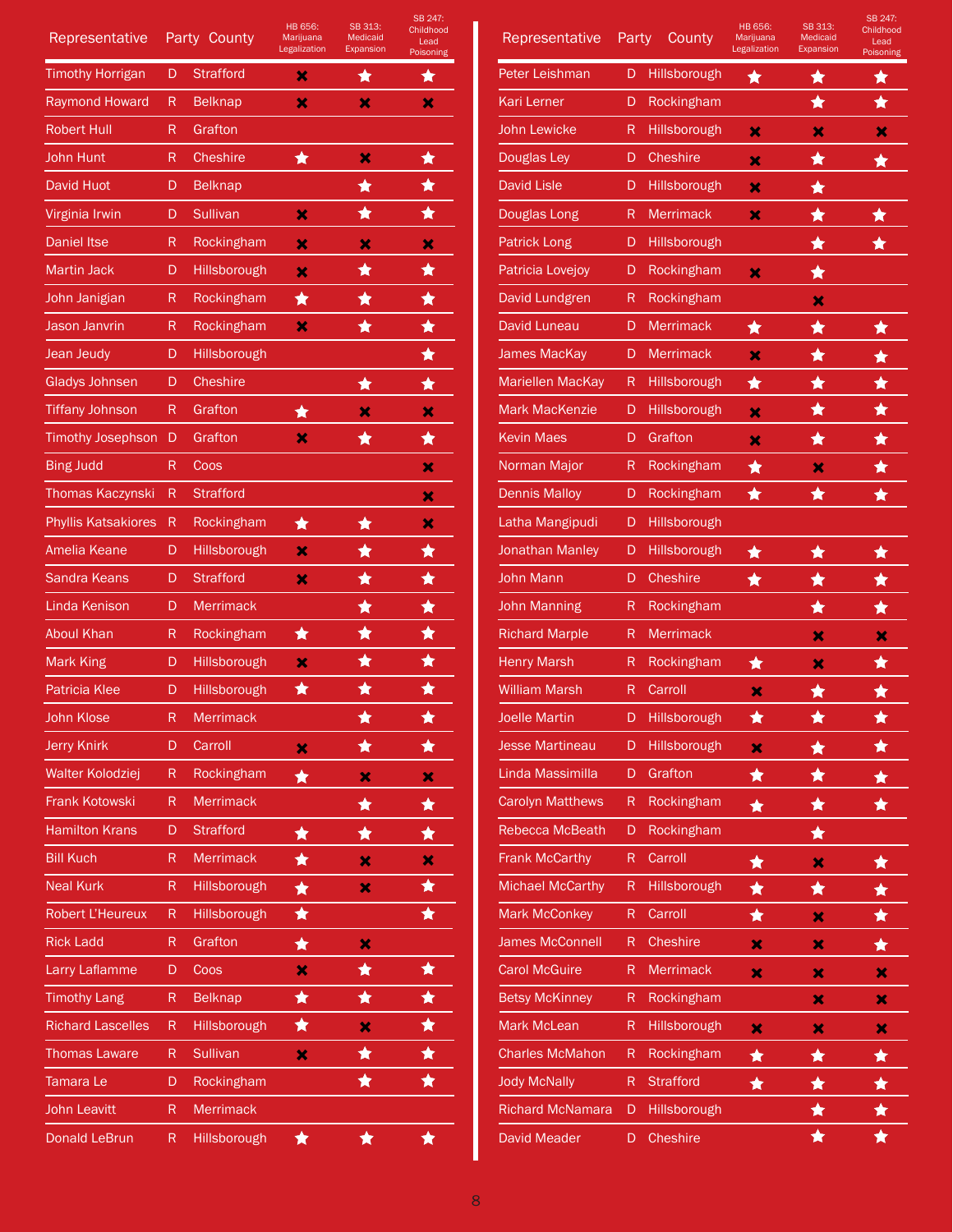| Representative          |    | Party County        | HB 656:<br>Marijuana<br>Legalization | SB 313:<br>Medicaid<br>Expansion | SB 247:<br>Childhood<br>Lead<br>Poisoning | Representative Party      |             | County              | HB 656:<br>Marijuana<br>Legalization | SB 313:<br>Medicaid<br>Expansion | SB 247:<br>Childhood<br>Lead<br>Poisoning |
|-------------------------|----|---------------------|--------------------------------------|----------------------------------|-------------------------------------------|---------------------------|-------------|---------------------|--------------------------------------|----------------------------------|-------------------------------------------|
| <b>Troy Merner</b>      | R. | Coos                |                                      | ★                                | ★                                         | <b>Howard Pearl</b>       | R           | <b>Merrimack</b>    | ×                                    | ×                                | ×                                         |
| <b>Mindi Messmer</b>    | D. | Rockingham          | ×                                    | $\bigstar$                       | ★                                         | <b>Mark Pearson</b>       | R           | Rockingham          | ★                                    | $\bigstar$                       | ★                                         |
| Vincent Paul Migliore R |    | Grafton             | ★                                    | ★                                | $\bigstar$                                | <b>William Pearson</b>    | D           | <b>Cheshire</b>     |                                      | ★                                | ★                                         |
| David Milz              | R. | Rockingham          | ×                                    | $\bigstar$                       | $\bigstar$                                | <b>Anthony Pellegrino</b> | $\mathsf R$ | Hillsborough        |                                      |                                  | ★                                         |
| <b>Howard Moffett</b>   | D  | <b>Merrimack</b>    | ★                                    | ★                                | $\bigstar$                                | <b>Brandon Phinney</b>    | L           | <b>Strafford</b>    | ×                                    | ×                                | $\boldsymbol{\varkappa}$                  |
| <b>Michael Moffett</b>  | R. | <b>Merrimack</b>    | ★                                    | ×                                | ×                                         | <b>David Pierce</b>       | R           | Hillsborough        | ★                                    | ★                                | ★                                         |
| <b>Craig Moore</b>      | R  | Hillsborough        | ★                                    | ×                                | ★                                         | <b>Joseph Pitre</b>       | R           | <b>Strafford</b>    | ★                                    | ×                                | ×                                         |
| <b>Josh Moore</b>       | R. | Hillsborough        |                                      | ×                                | ×                                         | <b>John Plumer</b>        | R           | <b>Belknap</b>      | ★                                    | ×                                | ★                                         |
| <b>Sean Morrison</b>    | R  | Rockingham          | ★                                    |                                  | ★                                         | <b>Marjorie Porter</b>    | D           | <b>Hillsborough</b> | ★                                    | ★                                | ★                                         |
| <b>Wayne Moynihan</b>   | D  | Coos                | ×                                    | ★                                | ★                                         | <b>Mark Proulx</b>        | R           | Hillsborough        | ★                                    | ★                                | ★                                         |
| John Mullen             | R. | <b>Strafford</b>    | ★                                    | ×                                | ★                                         | <b>Andrew Prout</b>       | R           | Hillsborough        | ×                                    | ×                                | $\boldsymbol{\varkappa}$                  |
| Mary Jane Mulligan D    |    | Grafton             |                                      | ★                                | $\bigstar$                                | <b>Steven Rand</b>        | D           | Grafton             | ×                                    |                                  |                                           |
| David Murotake          | R. | Hillsborough        | ×                                    | ×                                | ×                                         | <b>Ellen Read</b>         | D           | Rockingham          | ×                                    | ★                                | ★                                         |
| <b>Keith Murphy</b>     | R. | Hillsborough        |                                      | ×                                | ×                                         | <b>Andrew Renzullo</b>    | R           | Hillsborough        | ★                                    | $\boldsymbol{\times}$            | ★                                         |
| Kate Murray             | D  | Rockingham          | ×                                    | ★                                | ★                                         | <b>Kimberly Rice</b>      | R           | Hillsborough        |                                      | ×                                | ★                                         |
| <b>Mel Myler</b>        | D  | <b>Merrimack</b>    | ★                                    |                                  | $\bigstar$                                | <b>Beth Richards</b>      | D           | <b>Merrimack</b>    |                                      | ★                                | ★                                         |
| <b>Jim Nasser</b>       | R  | Rockingham          | ★                                    | ★                                | ★                                         | Herbert Richardson D      |             | Coos                | ×                                    | ★                                | $\bigstar$                                |
| <b>Steve Negron</b>     | R. | Hillsborough        | ★                                    | ×                                | ×                                         | <b>Bob Rimol</b>          | R           | Rockingham          |                                      |                                  | ★                                         |
| <b>Bill Nelson</b>      | R. | Carroll             | $\bigstar$                           |                                  | ★                                         | <b>Beth Rodd</b>          | D           | <b>Merrimack</b>    | ×                                    | ★                                | ★                                         |
| <b>Sue Newman</b>       | D  | Hillsborough        | ★                                    | ★                                | $\bigstar$                                | <b>Katherine Rogers</b>   | D           | <b>Merrimack</b>    | ★                                    | $\bigstar$                       | ★                                         |
| <b>Robert Nigrello</b>  | R. | Rockingham          | $\bigstar$                           | $\bigstar$                       | $\bigstar$                                | <b>Skip Rollins</b>       | R           | <b>Sullivan</b>     | ★                                    | ×                                | $\bigstar$                                |
| <b>Sharon Nordgren</b>  | D. | Grafton             | $\bigstar$                           | ★                                | $\bigstar$                                | <b>Cindy Rosenwald</b>    | D           | Hillsborough        | ★                                    | ★                                | $\bigstar$                                |
| <b>Jeanine Notter</b>   | R  | Hillsborough        |                                      | ×                                | ×                                         | <b>Claire Rouillard</b>   | R           | Hillsborough        | ★                                    | ×                                | $\bigstar$                                |
| Michael O'Brien         | D  | <b>Hillsborough</b> | ×                                    |                                  | М                                         | <b>Jeffrey Salloway</b>   | D           | <b>Strafford</b>    | ×                                    |                                  | ★                                         |
| John O'Connor           | R. | Rockingham          | ×                                    | $\bigstar$                       | $\bigstar$                                | Laurie Sanborn            | R.          | Hillsborough        | ×                                    | ×                                | ×                                         |
| John O'Connor           | R  | Sullivan            |                                      | $\bigstar$                       | $\bigstar$                                | <b>Catt Sandler</b>       | D           | <b>Strafford</b>    | ★                                    | $\bigstar$                       | ★                                         |
| John O'Day              | R. | Cheshire            | $\pmb{\times}$                       | $\pmb{\times}$                   | $\boldsymbol{\mathsf{x}}$                 | <b>Frank Sapareto</b>     | R           | Rockingham          | $\boldsymbol{\mathsf{x}}$            | ×                                | $\boldsymbol{\mathsf{x}}$                 |
| <b>Richard O'Leary</b>  | D  | Hillsborough        | $\mathbf x$                          | $\bigstar$                       | $\bigstar$                                | <b>Eric Schleien</b>      | R           | Hillsborough        |                                      |                                  |                                           |
| Lynne Ober              | R. | Hillsborough        |                                      | ×                                | $\bigstar$                                | <b>Janice Schmidt</b>     | D           | Hillsborough        | $\boldsymbol{\mathsf{x}}$            | $\bigstar$                       | ★                                         |
| <b>Russell Ober</b>     | R  | Hillsborough        |                                      | ×                                | $\boldsymbol{\mathsf{x}}$                 | <b>Peter Schmidt</b>      | D           | <b>Strafford</b>    | ×                                    | ★                                | $\bigstar$                                |
| <b>Bill Ohm</b>         | R. | Hillsborough        | ★                                    | ×                                |                                           | <b>Stephen Schmidt</b>    | R           | Carroll             | $\bigstar$                           | $\bigstar$                       | $\bigstar$                                |
| Linn Opderbecke         | D. | <b>Strafford</b>    | ×                                    | $\bigstar$                       | $\bigstar$                                | <b>Dianne Schuett</b>     | D           | Merrimack           | ★                                    | $\bigstar$                       | ★                                         |
| Jason Osborne           | R  | Rockingham          | ×                                    | $\boldsymbol{\times}$            | ×                                         | <b>Kristina Schultz</b>   | D           | Merrimack           | $\pmb{\times}$                       | $\bigstar$                       | $\bigstar$                                |
| Lee Oxenham             | D. | Sullivan            | ×                                    | ★                                | $\bigstar$                                | Vicki Schwaegler          | R.          | Grafton             | ★                                    | $\bigstar$                       | ★                                         |
| <b>Sherman Packard</b>  | R  | Rockingham          | $\bigstar$                           | ×                                | $\bigstar$                                | <b>Matthew Scruton</b>    | R           | <b>Strafford</b>    | ★                                    | $\bigstar$                       | $\bigstar$                                |
| <b>Reed Panasiti</b>    | R  | Hillsborough        | ×                                    | ×                                | $\bigstar$                                | <b>Kevin Scully</b>       | R           | Hillsborough        | ×                                    | ×                                | $\boldsymbol{\mathsf{x}}$                 |
| Laura Pantelakos        | D  | Rockingham          | $\bigstar$                           | ★                                | $\bigstar$                                | <b>Brian Seaworth</b>     | R           | Merrimack           | ×                                    | ×                                | ×                                         |
| <b>Henry Parkhurst</b>  | D  | Cheshire            | $\bigstar$                           | $\bigstar$                       | $\bigstar$                                | <b>Carl Seidel</b>        | R           | Hillsborough        | $\bigstar$                           | ×                                | $\bigstar$                                |
| <b>Dick Patten</b>      | D  | Merrimack           |                                      | $\bigstar$                       | $\bigstar$                                | <b>Barbara Shaw</b>       | D           | Hillsborough        | $\bigstar$                           | $\bigstar$                       | $\bigstar$                                |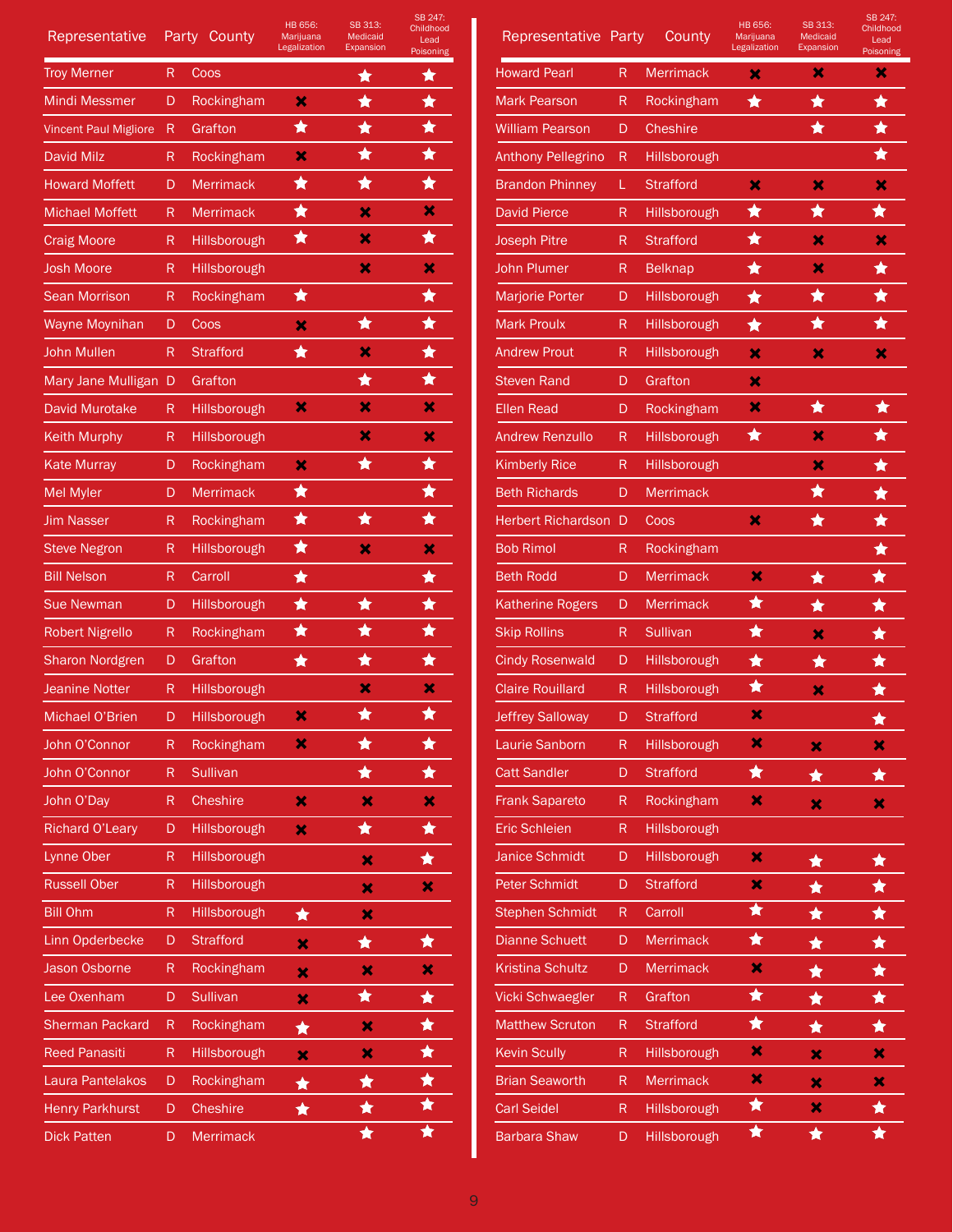| Representative Party       |             | County           | HB 656:<br>Marijuana<br>Legalization | SB 313:<br>Medicaid<br>Expansion | SB 247:<br>Childhood<br>Lead<br>Poisoning | Representative Party     |              | County              | HB 656:<br>Marijuana<br>Legalization | SB 313:<br>Medicaid<br>Expansion |
|----------------------------|-------------|------------------|--------------------------------------|----------------------------------|-------------------------------------------|--------------------------|--------------|---------------------|--------------------------------------|----------------------------------|
| Marjorie Shepardson        | D           | <b>Cheshire</b>  | ×                                    | ★                                | ★                                         | <b>Susan Treleaven</b>   | D            | <b>Strafford</b>    | ×                                    | ★                                |
| <b>Stephen Shurtleff</b>   | D           | <b>Merrimack</b> | ★                                    | $\overline{\star}$               | $\overline{\star}$                        | <b>Richard Tripp</b>     | R            | Rockingham          | ★                                    | $\boldsymbol{\times}$            |
| <b>Norman Silber</b>       | R           | <b>Belknap</b>   | ×                                    | ×                                | ×                                         | <b>Chris True</b>        | R            | Rockingham          | ×                                    | ×                                |
| <b>Gregory Smith</b>       | R           | Hillsborough     |                                      | ×                                |                                           | <b>Edith Tucker</b>      | D            | Coos                |                                      |                                  |
| <b>Marjorie Smith</b>      | D           | <b>Strafford</b> | ×                                    | $\bigstar$                       | $\bigstar$                                | <b>Alan Turcotte</b>     | D            | <b>Merrimack</b>    | ×                                    | ★                                |
| Ryan Smith                 | R           | Merrimack        |                                      |                                  | $\bigstar$                                | <b>Leonard Turcotte</b>  | R            | <b>Strafford</b>    | $\bigstar$                           | ×                                |
| <b>Steven Smith</b>        | R           | Sullivan         | ★                                    | ★                                | $\bigstar$                                | <b>Timothy Twombly</b>   | R            | Hillsborough        | ★                                    | ×                                |
| <b>Suzanne Smith</b>       | D           | Grafton          | ×                                    | $\bigstar$                       | $\bigstar$                                | <b>Jordan Ulery</b>      | R            | Hillsborough        | ★                                    | ×                                |
| <b>Timothy Smith</b>       | D           | Hillsborough     |                                      |                                  | $\bigstar$                                | <b>Karen Umberger</b>    | R.           | Carroll             | ★                                    | $\bigstar$                       |
| <b>Catherine Sofikitis</b> | D           | Hillsborough     | ×                                    | ★                                | ★                                         | <b>Herbert Vadney</b>    | R.           | <b>Belknap</b>      | ×                                    | ×                                |
| <b>Paul Somero</b>         | R           | Hillsborough     | ★                                    | ×                                | ×                                         | <b>John Valera</b>       | R            | Hillsborough        |                                      | ×                                |
| <b>Peter Somssich</b>      | D           | Rockingham       | ×                                    | ★                                | $\bigstar$                                | <b>Connie Van Houten</b> | D            | Hillsborough        | ★                                    | ★                                |
| <b>Timothy Soucy</b>       | D           | <b>Merrimack</b> | ×                                    | ★                                | $\bigstar$                                | <b>Ivy Vann</b>          | D            | <b>Hillsborough</b> | $\pmb{\times}$                       |                                  |
| Thomas Southworth D        |             | <b>Strafford</b> | ★                                    | ★                                | ★                                         | <b>Peter Varney</b>      | R            | <b>Belknap</b>      |                                      | ×                                |
| <b>Kathleen Souza</b>      | $\mathsf R$ | Hillsborough     | ★                                    | ★                                | $\boldsymbol{\times}$                     | <b>Kevin Verville</b>    | R            | Rockingham          |                                      | ×                                |
| <b>Philip Spagnuolo</b>    | D           | <b>Belknap</b>   | $\bigstar$                           | $\bigstar$                       | $\overline{\star}$                        | <b>Kenneth Vincent</b>   | D            | <b>Strafford</b>    |                                      | $\bigstar$                       |
| <b>Judith Spang</b>        | D           | <b>Strafford</b> |                                      |                                  | $\bigstar$                                | <b>Michael Vose</b>      | R.           | Rockingham          | ×                                    | ×                                |
| <b>Peter Spanos</b>        | R           | <b>Belknap</b>   |                                      | ×                                | ×                                         | Janet Wall               | D            | <b>Strafford</b>    | ★                                    | ★                                |
| <b>Matthew Spencer</b>     | R           | <b>Strafford</b> | $\bigstar$                           | $\bigstar$                       | $\bigstar$                                | <b>Scott Wallace</b>     | R            | Rockingham          | ×                                    | ×                                |
| <b>James Spillane</b>      | $\mathsf R$ | Rockingham       | ×                                    | ×                                | ×                                         | Mary Jane Wallner        | D            | <b>Merrimack</b>    | ×                                    | ★                                |
| Dale Sprague               | D           | <b>Strafford</b> |                                      | ★                                | ★                                         | <b>Robert Walsh</b>      | D            | Hillsborough        |                                      |                                  |
| <b>Charlie St. Clair</b>   | D           | <b>Belknap</b>   | ×                                    | $\bigstar$                       | ★                                         | <b>Thomas Walsh</b>      | R.           | Merrimack           |                                      | ×                                |
| <b>Franklin Sterling</b>   | R.          | <b>Cheshire</b>  | ×                                    | ★                                | $\bigstar$                                | Mary Beth Walz           | D            | <b>Merrimack</b>    | ★                                    | $\bigstar$                       |
| <b>Brian Stone</b>         | R           | Rockingham       | ×                                    | ★                                | ★                                         | <b>Gerald Ward</b>       | D            | Rockingham          | ×                                    | ★                                |
| <b>Brian Sullivan</b>      | D           | <b>Sullivan</b>  | ×                                    | $\bigstar$                       | $\bigstar$                                | <b>James Webb</b>        | R            | Rockingham          |                                      | $\pmb{\times}$                   |
| <b>Daniel Sullivan</b>     | D           | Hillsborough     | ×                                    |                                  | $\bigstar$                                | <b>Lucy Weber</b>        | D            | Cheshire            | ★                                    | $\bigstar$                       |
| Victoria Sullivan          | R           | Hillsborough     | $\bigstar$                           | ×                                | $\boldsymbol{\times}$                     | David Welch              | R            | Rockingham          | ★                                    | ★                                |
| <b>George Sykes</b>        | D           | Grafton          | ×                                    | ★                                | $\bigstar$                                | <b>Natalie Wells</b>     | R            | Merrimack           | ★                                    | $\boldsymbol{\times}$            |
| <b>Michael Sylvia</b>      | R           | <b>Belknap</b>   | ×                                    | ×                                | ×                                         | Kenneth Weyler           | $\mathsf R$  | Rockingham          |                                      | $\boldsymbol{\varkappa}$         |
| <b>John Sytek</b>          | R           | Rockingham       | $\bigstar$                           | $\bigstar$                       | $\bigstar$                                | <b>Andrew White</b>      | D            | Grafton             | $\boldsymbol{\times}$                | $\bigstar$                       |
| Linda Tanner               | D           | <b>Sullivan</b>  | ×                                    |                                  | $\bigstar$                                | <b>Kermit Williams</b>   | D            | Hillsborough        | ×                                    | $\bigstar$                       |
| <b>Bruce Tatro</b>         | D           | Cheshire         | ★                                    | $\bigstar$                       | $\bigstar$                                | <b>Brenda Willis</b>     | R            | Rockingham          | $\pmb{\times}$                       | ★                                |
| Dave Testerman             | R           | Merrimack        | $\bigstar$                           | ×                                | ×                                         | <b>Steven Woitkun</b>    | R            | Rockingham          |                                      | $\bigstar$                       |
| <b>Robert Theberge</b>     | $\mathsf R$ | Coos             | $\bigstar$                           | ×                                | $\bigstar$                                | Dan Wolf                 | $\mathsf{R}$ | Merrimack           |                                      | $\bigstar$                       |
| <b>Douglas Thomas</b>      | R           | Rockingham       | ×                                    | ×                                | ×                                         | <b>Terry Wolf</b>        | $\mathsf R$  | Hillsborough        | ★                                    | $\bigstar$                       |
| <b>Yvonne Thomas</b>       | D           | Coos             | ★                                    | ★                                | $\bigstar$                                | David Woolpert           | D            | <b>Merrimack</b>    | $\pmb{\times}$                       | $\bigstar$                       |
| <b>Franklin Tilton</b>     | R           | <b>Belknap</b>   | ★                                    | ×                                | $\bigstar$                                | <b>Kurt Wuelper</b>      | $\mathsf R$  | <b>Strafford</b>    | ★                                    | $\boldsymbol{\mathsf{x}}$        |
| <b>Rio Tilton</b>          | R           | Rockingham       |                                      |                                  | ★                                         | Nick Zaricki             | R.           | Hillsborough        |                                      | $\boldsymbol{\times}$            |
| Peter Torosian             | R           | Rockingham       | $\star$                              | ×                                | ×                                         |                          |              |                     |                                      |                                  |

SB 247: Childhood Lead Poisoning

 $\begin{array}{c|c|c|c} \hline \mathbf{x} & \mathbf{x} \\ \hline \mathbf{x} & \mathbf{y} \end{array}$ 

★ ★ × × ★ ★ ★ × ★

★★★★★